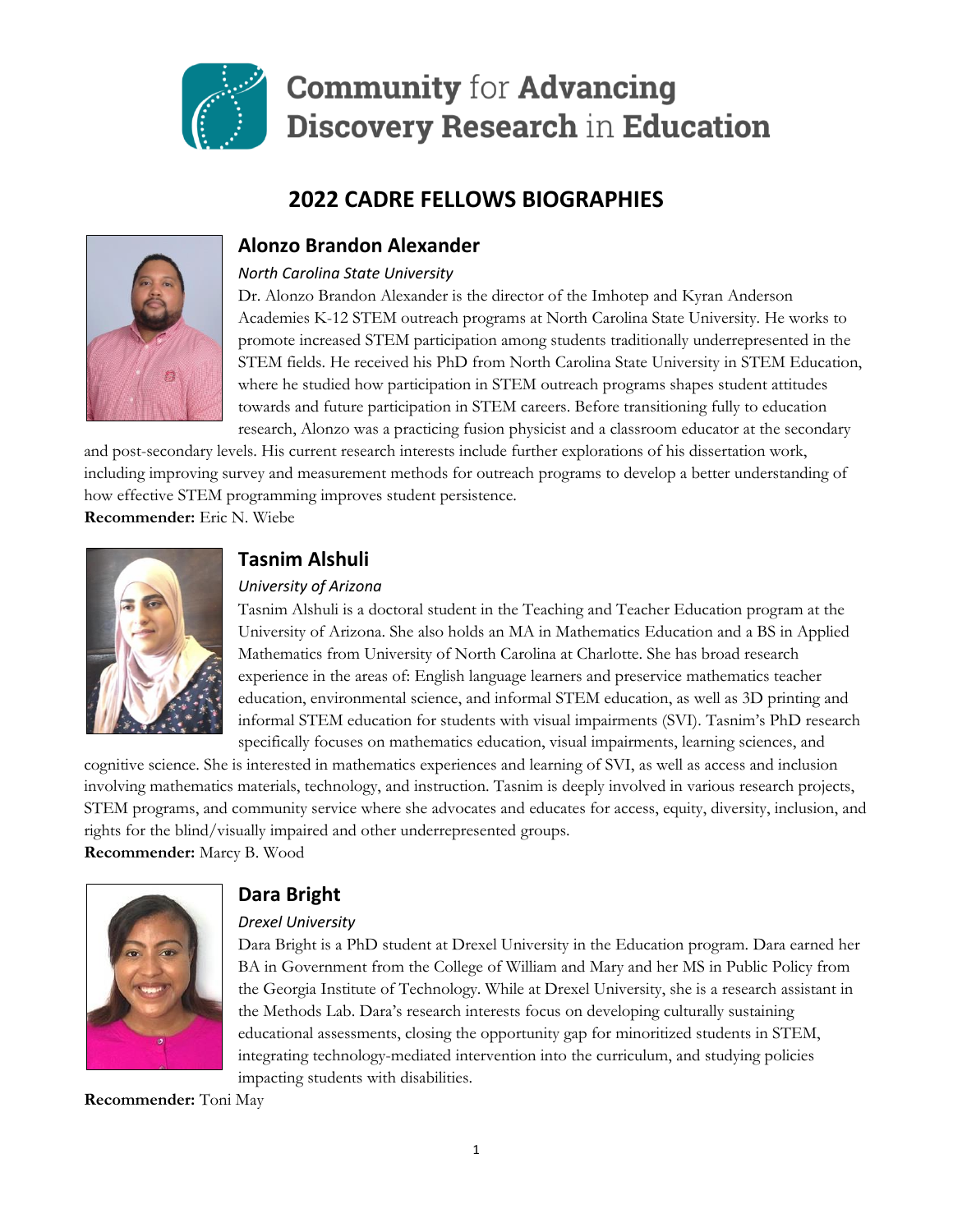

# **Diana M. Crespo-Camacho**

#### *Oregon State University*

Diana M. Crespo-Camacho is a doctoral candidate in the Language, Equity, and Educational Policy program in the College of Education at Oregon State University. Diana's dissertation research focuses on exploring how multilingual family engagement in science learning during informal nature field trips could improve students' science learning and increase their interest in nature and in science. She is a doctoral research assistant on the DRK-12 project, *Supporting Students' Language, Knowledge, and Culture through Science (LaCuKnoS)*, that explores how a model of multilingual meaning-making can help teachers support all learners in pursuing academic and

occupational STEM pathways. Diana's emphasis on the LaCuKnoS team is on exploring the engagement of multilingual learners and their families during science co-learning experiences. Diana holds a BS in Biochemistry Engineering in Aquatic Resources Management from ITESM, Mexico, and an MS in Recreation Resources from the Human Dimensions of Natural Resources program at Colorado State University. **Recommender:** Cory A. Buxton



## **Shalece S. Kohnke**

#### *University of Central Florida*

Shalece S. Kohnke is a doctoral student in Exceptional Education at the University of Central Florida. She holds an MEd in Special Education with a concentration in Learning Behavior Disorders from the University of Louisville and a BS in Interdisciplinary Studies with an emphasis on Special Education from Texas A&M University-Corpus Christi. Shalece is a research assistant supporting a USDOE Office of Special Education grant focusing on improving the skill of STEM coaches working with special educators through identifying High Leverage Practices in STEM and providing self-driven individualized professional

development. In addition, she is the principal investigator for a study under review, exploring if an augmented reality app can close the science learning gap between students with and without disabilities at the college level. Shalece's research interests focus on improving science outcomes, both academic and professional, for secondary students with disabilities by increasing access to science content.

**Recommender:** Lisa Dieker



# **Guillermo Lopez**

#### *Claremont Graduate University*

Guillermo Lopez is a doctoral student at Claremont Graduate University and completing a second master's in Education Evaluation and Data Analysis. He is passionate about dismantling barriers for students of color of low socioeconomic status (SES) in STEM, which guides his current research that includes cross-disciplinary theories from sociology and psychology to understand how social capital and growth mindset interact to improve the STEM outcomes of these students. He is a teaching assistant for quantitative research methods and a research assistant for Dr. Guan Saw's NSF project that centers on enhancing social

capital and motivational factors of secondary students in an out-of-school STEM program. He remains a practitioner, serving low SES communities as a K-12 math instructional specialist, math adjunct at the community college, and math methods instructor for teachers serving these communities. He holds a BS in Mathematics from University of California, Los Angeles, and a masters in Math Education from Stanford University. **Recommender:** Guan Saw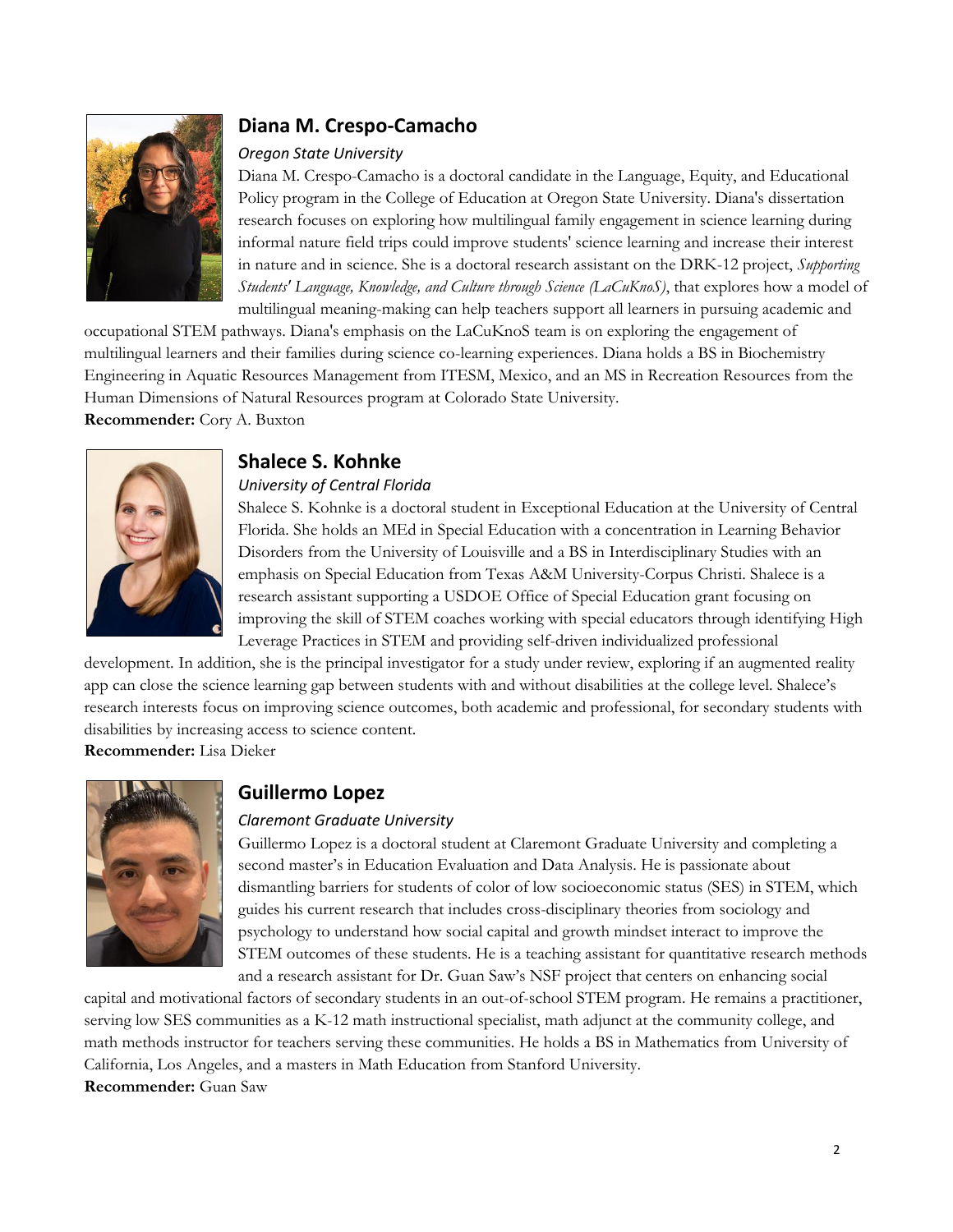

# **Vanessa Louis**

#### *Georgia State University*

Vanessa Louis is a doctoral student at Georgia State University (GSU) majoring in Teaching and Learning with a concentration in Science Education. She holds a BS in Biology from Kennesaw State University and an MEd in Science Education from GSU. Vanessa utilizes abolitionist teaching and action research to assist novice science teachers in developing cultural competence as part of the NSF-funded project, *Developing STEM Professionals as Educators and Teacher Leaders (DSPETL)*. Vanessa is a graduate research assistant under the advisement of Dr. Natalie King, where she is engaged in a research-practice partnership to address problems of

practice surrounding STEM literacy in Black and Brown communities. She also collaborates with the CREATE Teacher Residency Program to examine the experiences of Black teacher fellows as they navigate a social justiceoriented program. Vanessa served six years as a middle/high school science teacher before her current role as an instructional coach.

**Recommender:** Natalie King



## **Janice Mak**

#### *Arizona State University*

Janice Mak is a postdoctoral scholar with the *Accessible Computational Thinking in Elementary Science Classes within and across Culturally and Linguistically Diverse Contexts (ACT)* project at Arizona State University. On this project, she works with a team to support science teachers in Arizona and Maryland in integrating computational thinking and culturally relevant teaching into science instruction. She earned her PhD in Curriculum and Instruction (STEM Education) from Texas Tech University, MEd from George Mason University, and BA from Rutgers University. Prior to her postdoc work, she was a K-12 STEM educator, assistant

principal, and science curriculum specialist. She has been honored to serve on several boards including the Arizona State Board of Education, Computer Science Teachers Association, NCWIT K-12 Alliance leadership team, and the National Science Teaching Association (NSTA) Technology Advisory Board. **Recommender:** Brian Nelson



# **Sophia Raymond**

#### *Tufts University*

Sophia Raymond is a doctoral student in Mathematics Education in the Department of Education at Tufts University. Her research interests are broadly focused on factors which influence the construction of mathematical identity for Black female K-12 students, specifically on how they navigate the mathematical community while doubly minoritized as both Black and female. She is a graduate research assistant on an elementary algebra project with Dr. Bárbara M. Brizuela, and her role in this project consists of reviewing literature for conceptualizing a framework and analyzing and interpreting data. She is also a research

development associate at TERC on the DRK-12 project, *Doing the Math with Paraeducators: Enhancing and Expanding and Sustaining a Professional Development Model in PreK to Grade 3 Math Classrooms*. Sophia holds an MEd in Education Policy and Management from the Harvard Graduate School of Education, and a BA in Mathematics from Georgetown University.

**Nominating PI:** Bárbara M. Brizuela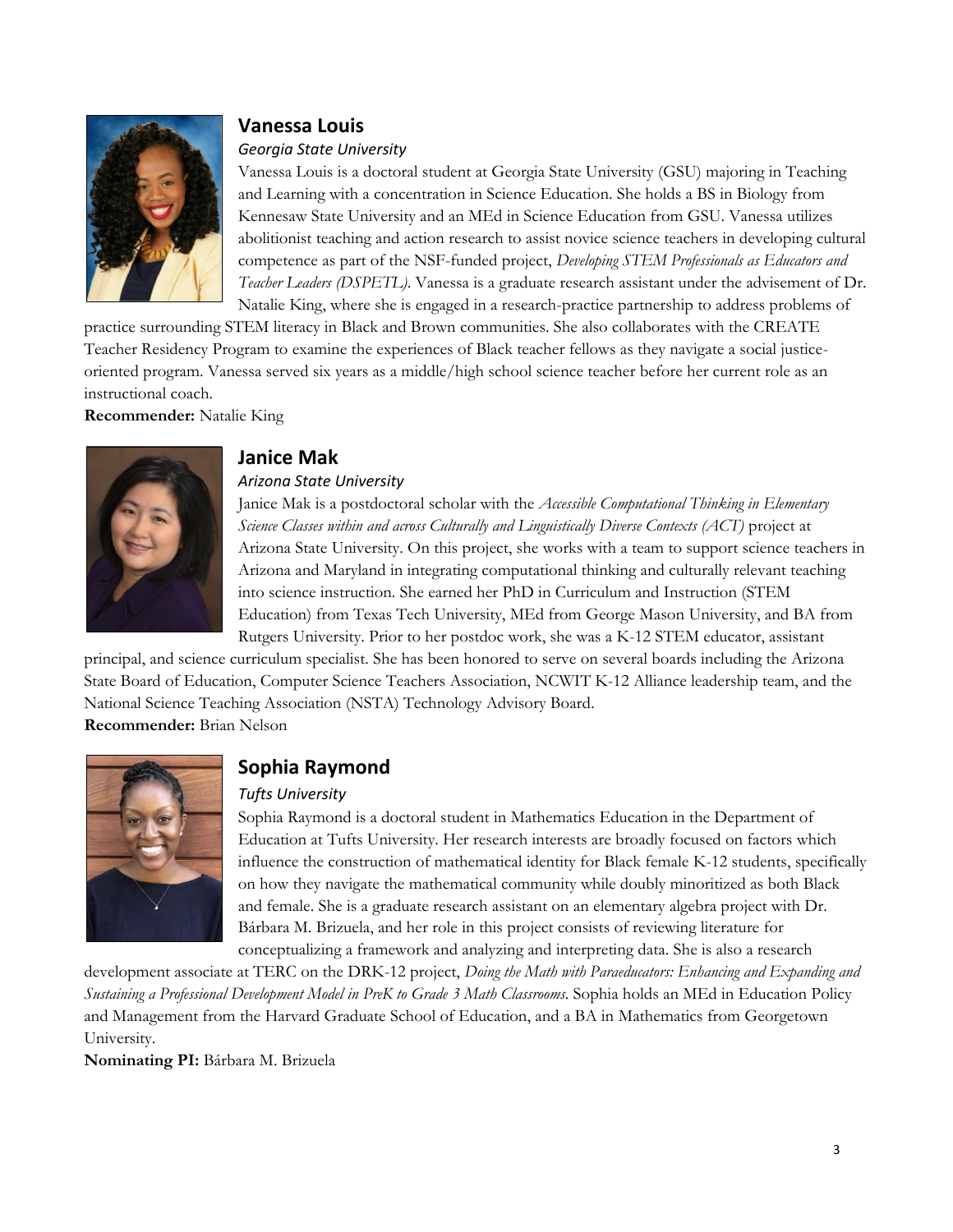

# **Sara Salisbury**

#### *Middle Tennessee State University*

Sara Salisbury is a doctoral candidate in Mathematics and Science Education at Middle Tennessee State University. She is committed to designing learning environments where children experience the contextualized, complex, and dynamic nature of ecology in ways that are personally meaningful, locally embedded, and disciplinarily authentic. To do this, she uses theories about place-based education and scientific modeling to guide the development of investigations where middle school children explore their schoolyard ecosystem. While working as a research assistant for Dr. Ryan "Seth" Jones, Sara has designed and tested

curriculum, cotaught alongside partner middle school science teachers, and lead the team's qualitative analysis efforts. Prior to graduate school, Sara worked as an environmental scientist in New Jersey, where she also spent her time volunteering with local middle school science classes to teach aquatic ecology. Sara holds a BS in Environmental Science from Allegheny College, and a MS in Biology from Texas State University. **Recommender:** Ryan "Seth" Jones



# **Rachel Sparks**

#### *University of Nebraska-Lincoln*

Rachel Sparks is a postdoctoral research associate working on the NSF-funded project, *Bridging Science Education and Psychology Perspectives to Support Science Literacy Theory & Instruction*. She earned her PhD from Illinois State University, where she developed and implemented a curriculum for an introductory biology course taught through an evolutionary perspective for pre-service elementary teachers (PSETs). This curriculum utilized the Teaching for Transformative Experiences in Science model to engage with and support students' identities and experiences to foster connections between evolutionary ideas and students' everyday lives. She has also

explored how students engage in scientific practices, which she continues to do in her postdoctoral position investigating how students' stakeholder identities influence their evidence evaluation, reasoning strategies, and scientific argumentation when controversial socioscientific issues are used in the classroom. Rachel's interests integrate literature regarding student identities, engagement in scientific practices, and PSET preparation to consider how PSETs can enact justice-oriented science education.

**Recommender:** Rebekka Darner



# **Meng-Yang Matthew Wu**

#### *Miami University*

Meng-Yang Matthew Wu is a postdoctoral researcher in the Chemistry Education division in the Department of Chemistry and Biochemistry at Miami University. He has currently been working as a research assistant on a DRK-12 project that supports in-service high school chemistry teachers across the US via intensive, modeling-based professional development. His role in the project primarily consists of contributing to the design and facilitation of PD activities and resources, investigating teacher artifacts (e.g., learning designs) with respect to uptake, fidelity, and authoring of the recommended pedagogy, and analyzing literature to

theoretically build upon extant frameworks. Matt's work aims to identify specific, accessible, and practical ways to promote teacher lesson planning for chemistry sensemaking opportunities. Prior to his postdoctoral work, Matt received his PhD in Chemistry from Purdue University, his MS in Chemistry from University of California, San Diego, and his BS in Biochemistry from University of California, Los Angeles. **Recommender:** Ellen J. Yezierski